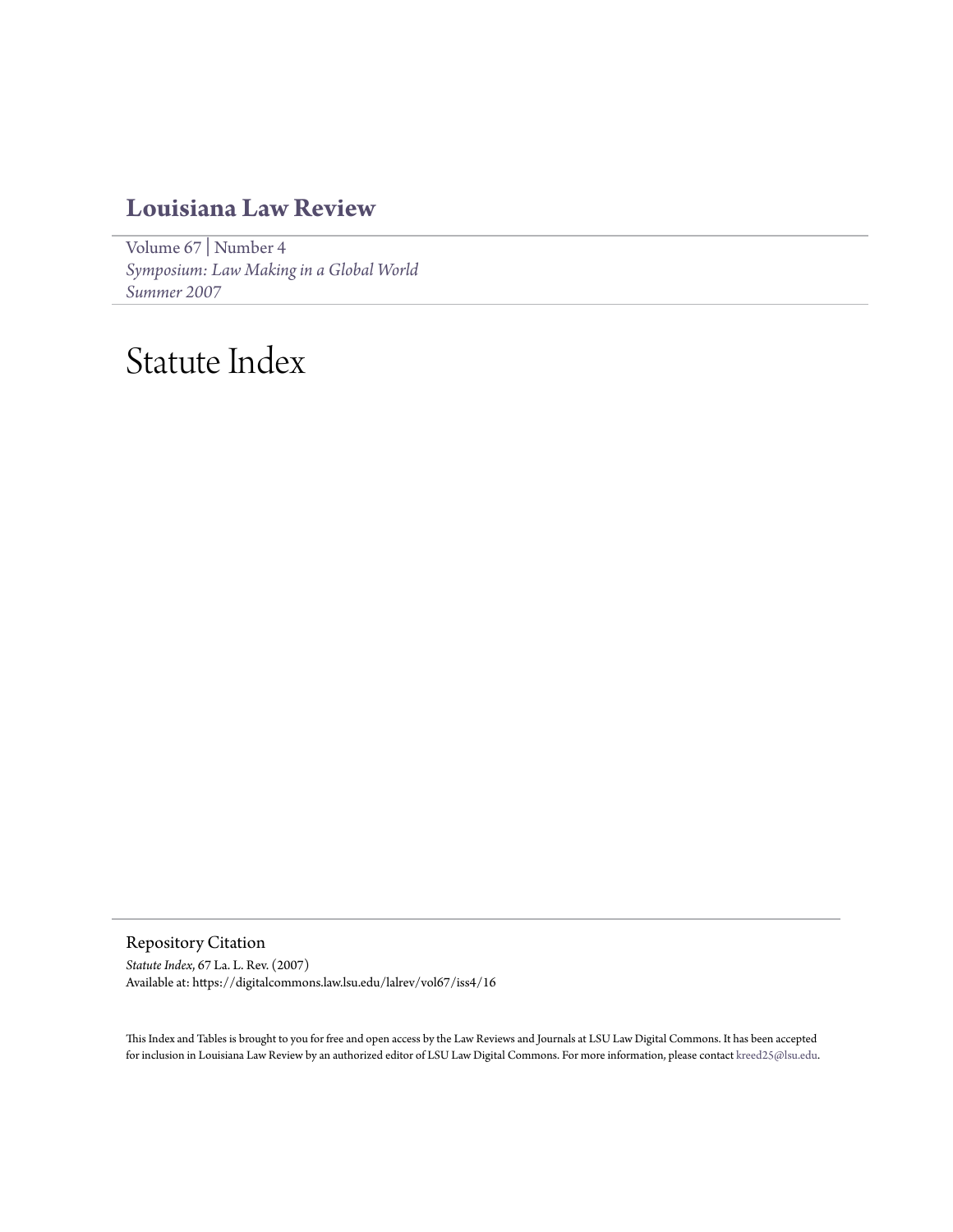#### **STATUTE INDEX Volume 67**

#### FEDERAL

#### **UNITED STATES CONSTITUTION**

Article **I,** Vol. **67, pp. 601-02, 619, 825, 840-41,** 864 Article **II,** Vol. **67, p. 601** Article III, Vol. **67, pp. 601-627** Article VI, Section **1,** Vol. **67, pp.** 604, **619** Article VI, Section 2, Vol. **67, p. 182** Fifth Amendment, Vol. **67, pp. 171-72,** 174- **75, 179, 181-82, 603-28** Sixth Amendment, Vol. **67, p. 509** Eighth Amendment, Vol. **67, p. 519** Thirteenth Amendment, Vol. **67, p.** <sup>464</sup> Fourteenth Amendment, Vol. **67, pp. 182,** 346, 464, 518 Fourteenth Amendment, Vol. **67, pp. 603, 628** Fifteenth Amendment, Vol. **67, p.** 464 UNITED **STATES CODE 8 U.S.C., §** 1409, Vol. **67, p. 358 10 U.S.C., § 1477,** Vol. **67, p. 358 15 U.S.C., §§** 77a-77aa, Vol. **67, pp. 58-59 §** 7246, Vol. **67, pp.** 948-49 **§ 77p,** Vol. **67, pp. 228-30, 236-38 §** 77r, Vol. **67, pp.** 235-36 **§** 77z-1, Vol. **67, pp.** 234-35 **§** 77z-1, 77z-2, **78j-1,** 78u-4, 78u-5, **.** Vol. **67, p.** <sup>948</sup> **§ 78,** Vol. **67, pp. 230-33,** 240-47, **250-51,255 §§** 78a-78mm, Vol. **67, pp. 58-60 § 78j(b),** Vol. **67, pp. 231-33, 250-52, 255, 260, 936-38,** 941-48, **951, 953-54, 956-57 §** 78u-(b)(4), Vol. **67, pp. 272-74, 286 §§** 80a-1 **-** 80a-64, Vol. **67, pp. 58-60 §§ 80b-I - 80b-21,** Vol. **67, pp. 56-58,** 61-64, **67-68, 71 17 U.S.C., § 101,** Vol. **67, p. 358 18 U.S.C.,** § **2510,** Vol. **67, pp. 967-68, 972-73 § 2511(2)(d),** Vol. **67, pp. 970-71 §** 2701(c)(1), Vol. **67, p. 971 § 2702(b)(3),** Vol. **67, p. 970** § 4241, Vol. **67, pp. 755-58,** 763-65 **28 U.S.C., § 376,** Vol. **67, p. 358** § **1332,** Vol. **67, pp. 903-05, 907-13, 915-17, 919-20, 922 § 1369,** Vol. **67, p. 921-23 §** 1441, Vol. **67, pp. 248-53 29 U.S.C., § 623,** Vol. **67, p. 830**

33 **U.S.C., §** 902(14), Vol. **67, p. 358 37 U.S.C., §** 401(2), Vol. **67, p. 358 38 U.S.C., § 101,** Vol. **67, p. 358 § 1965(8),** Vol. **67, p. 358** 42 **U.S.C., §** 666, Vol. **67, pp.** 320, 324, **362 § 12101-13,** Vol. **67, pp.** 824, **830,** 841-42 **§ 12182,** Vol. **67, p.** 841 FEDERAL **RULES** OF **CIVIL** PROCEDURE Rule **5,** Vol. **67, pp.** 762-63 Rule **10,** Vol. **67, pp. 762-63** FEDERAL **RULES** OF **EVIDENCE** Rule 407, Vol. **67, pp. 195, 197-203, 208,** 211-12, 215, 224-25 **ACTS BY** POPULAR **NAME** 1934 Securities Exchange Act, Vol. **67, pp. 936-38,** 941-48, 951, **953-54, 956-57 1996** Welfare Reform Act, Vol. **67, pp.** 344- 45 Alien Tort Claims Act of **1789,** Vol. **67, pp.** 1034-35 Americans with Disabilities Act, Vol. **67, pp.** 824, **830,** 841-42 Age Discrimination in Employment Act, Vol. **67, p. 830** Class Action Fairness Act of **2005 (CAFA),** Vol. **67, pp. 903-08, 911-13, 915, 917-23, 927-30, 932-33** Clean Air Act of **1990,** Vol. **67, p. 817** Electronic Communications Privacy Act (ECPA), Vol. **67, pp.** 962, 965, 967- 74,986-88 Employee Retirement Income Act of 1974, Vol. **67,** p. 146 Investment Advisers Act of 1940, Vol. 67, pp. 56, **58,** 61-64, 67-68 Investment Company Act of 1940, Vol. **67,** pp.58,60,63,67,71 Longshore and Harbor Worker's Compensation Act, Vol. 67, p. **357** Model Assisted Reproductive Technologies Act Draft, Vol. 67, pp. **332-33, 337,** 341 National Securities Market Improvement Act of 1996, Vol. **67,** pp. **235-36** Privacy for Consumer and Workers Act (PCWA), Vol. **67,** p. 974 Private Securities Litigation Reform Act of **1995,** Vol. **67,** pp. 234-35, 948-49 Railroad Retirement Act of 1974, Vol. 67, p. 146 Rule **l0b-5,** Vol. **67,** pp. **935-38,** 941-50,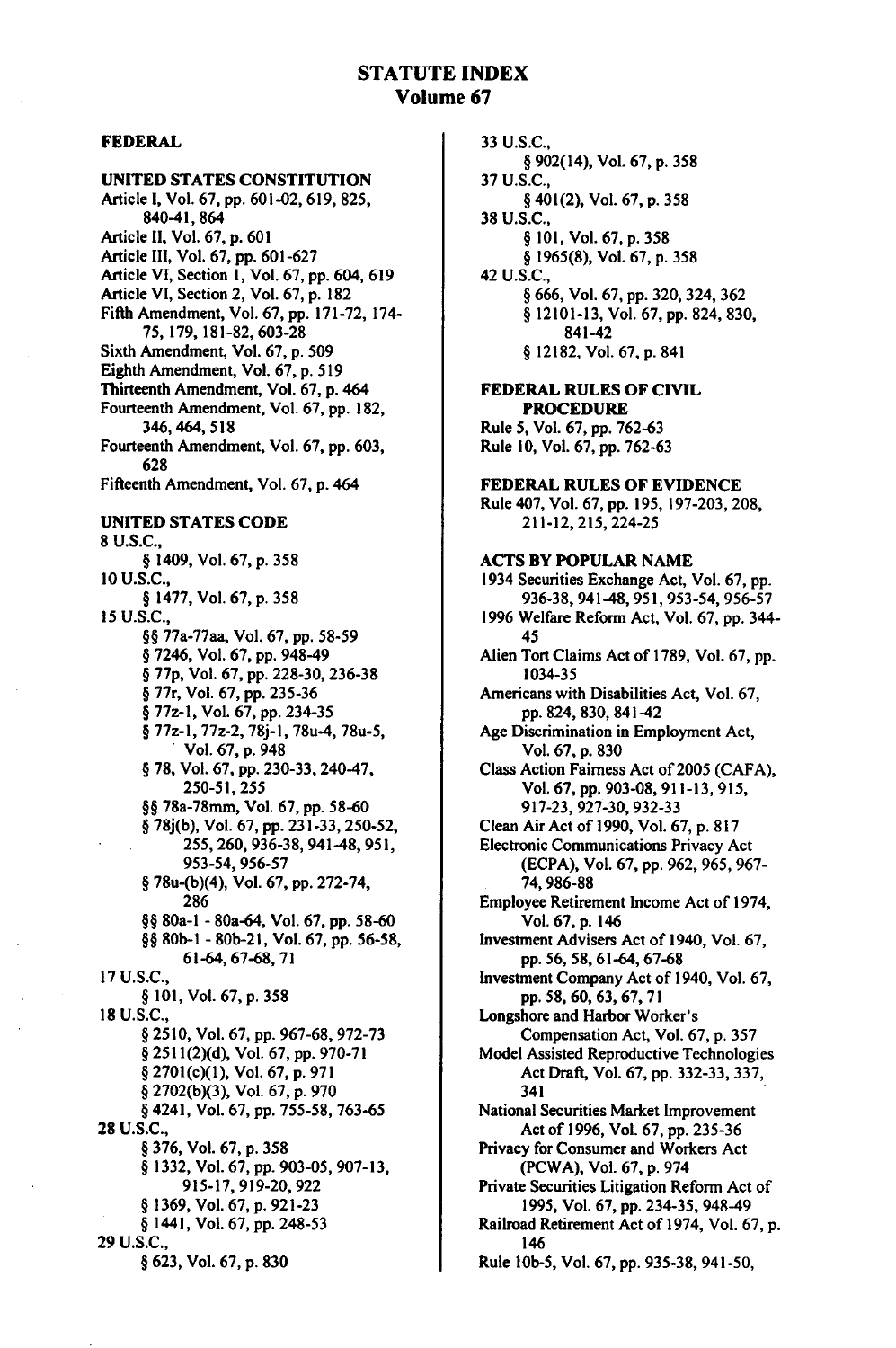954-55,957 Sarbanes-Oxley Act of 2002, Vol. 67, p. 948 Securities Act of 1933, Vol. 67, pp. 58-59 Securities and Exchange Act of 1934, Vol. 67, pp. 58-60, 230-33, 240-47, 250- 51,255 Securities Litigation Uniform Standards Act of 1998, Vol. 67, pp. 228, 230, 236- 38 Stored Communications Act, Vol. 67, p. 968 Temporary Assistance to Needy Families Act (TANF), Vol. 67, pp. 344-45 Uniform Commercial Code Article 9, Vol. 67, pp. 464-65, 480-86 Uniform Parentage Act of 1973, Vol. 67, pp. 447, 645-49 Uniform Parentage Act of 2002, Vol. 67, pp. 331-33, 336, 341, 646-49 Uniform State of Children of Assisted Conception Act (USCACA), Vol. 67, pp. 332-33, 336, 341

Wiretap Act, Vol. 67, p. 968

#### **OTHER**

- Comprehensive Investor Protection Act of 2002, Vol. 67, p. 949
- Registration Under the Advisers Act of Certain Hedge Fund Advisers, Vol. 67, pp. 55-72

#### **LOUISIANA**

LOUISIANA **CONSTITUTION** OF **1921**

Article **1,** Section 2, Vol. **67, pp. 183- 84, 603,628**

#### LOUISIANA **CONSTITUTION** OF 1974

Article 1, Section 3, Vol. **67,** p. 640 Article **1,** Section 4, Vol. 67, pp. 183-86 Article II, Section 2, Vol. 67, pp. 600-01 Article III, Section 1, Vol. 67, pp. 602, 619 Article V, Section 1, Vol. 67, pp. 600

#### **LOUISIANA CIVIL CODE**

Article **1,** Vol. **67, pp. 538,** 565, **611,624** Article 2, Vol. **67, p.** 545 Article **3,** Vol. **67, p.** 545 Article 4, Vol. 67, **p.** 611 Article 6, Vol. 67, pp. 599, 602, 604, 613, 619 Article 9, Vol. 67, pp. 523, 533, 545-46, 548-49, 551-52, 556-57, 564, 613 Article 10, Vol. 67, pp. 410, 537-38, 551, 557, 606 Article 11, Vol. 67, pp. 531, 613 Article 12, Vol. 67, pp. 532, 560 Article 13, Vol. 67, p. 532 Article 26, Vol. 67, p. 339 Article 96, Vol. 67, p. 401 Article 97, Vol. 67, p. 401 Article 116, Vol. 67, pp. 81, 88

Articles 121-24, Vol. 67, p. 84 Article 131, Vol. 67, p. 355 Article 141, Vol. 67, p. 355 Article 161, Vol. 67, p. 84 Article 178 (Pre 2005 Revision), Vol. 67, pp. 392, 637 Article 179 (Pre 2005 Revision), Vol. 67, pp. 392, 637 Article 180 (Pre 2005 Revision), Vol. 67, pp. 393, 637 Article 181 (Pre 2005 Revision), Vol. 67, pp. 393,637 Article 182 (Pre 2005 Revision), Vol. 67, pp. 393,637 Article 183 (Pre 2005 Revision), Vol. 67, pp. 393, 637 Article 184, Vol. 67, pp. 308-10, 312, 330, 350, 394-99, 410 Article 184 (Pre 2005 Revision), Vol. 67, pp. 400-03, 637, 640-41 Article 185, Vol. 67, pp. 310, 312, 350, 359, 400-02, 428-29, 667 Article 185 (Pre 2005 Revision), Vol. 67, pp. 400-03, 637 Article 186, Vol. 67, pp. 310-13, 350, 352, 359, 405-06, 428-30, 667 Article 186 (Pre 2005 Revision), Vol. 67, pp. 403-04, 637 Article 187, Vol. 67, pp. 312, 315, 350, 359 406-08, 429-30, 656, 659, 667 Article 187 (Pre 2005 Revision), Vol. 67, pp. 407-08, 637, 654 Article 188, Vol. 67, pp. 312, 330, 350, 359, 409-10 Article 188 (Pre 2005 Revision), Vol. 67, pp. 409, 637 Article 189, Vol. 67, pp. 311-12, 350-52, 360, 406, 411-12, 641-42 Article 189 (Pre 2005 Revision), Vol. 67, pp. 411-12, 637 Article 190, Vol. 67, pp. 312, 350, 360, 413- 14 Article 190 (Pre 2005 Revision), Vol. 67, pp. 413-16, 637 Article 191, Vol. 67, pp. 418-20, 636, 643- 46, 648-53, 657-60, 663-69 Article 191 (Pre 2005 Revision), Vol. 67, **pp.** 445,637 Article 192, Vol. 67, pp. 315, 361, 420, 636, 653-58 Article 192 (Pre 2005 Revision), Vol. 67, p. 637 Article 193, Vol. 67, pp. 313-14, 316, 361, 421,636, 657 Article 193 (Pre 2005 Revision), Vol. 67, p. 637 Article 194, Vol. 67, pp. 315, 422, 636, 658 Article 194 (Pre 2005 Revision), Vol. 67, p. 637 Article 195, Vol. 67, pp. 317-18, 423-30, 433,667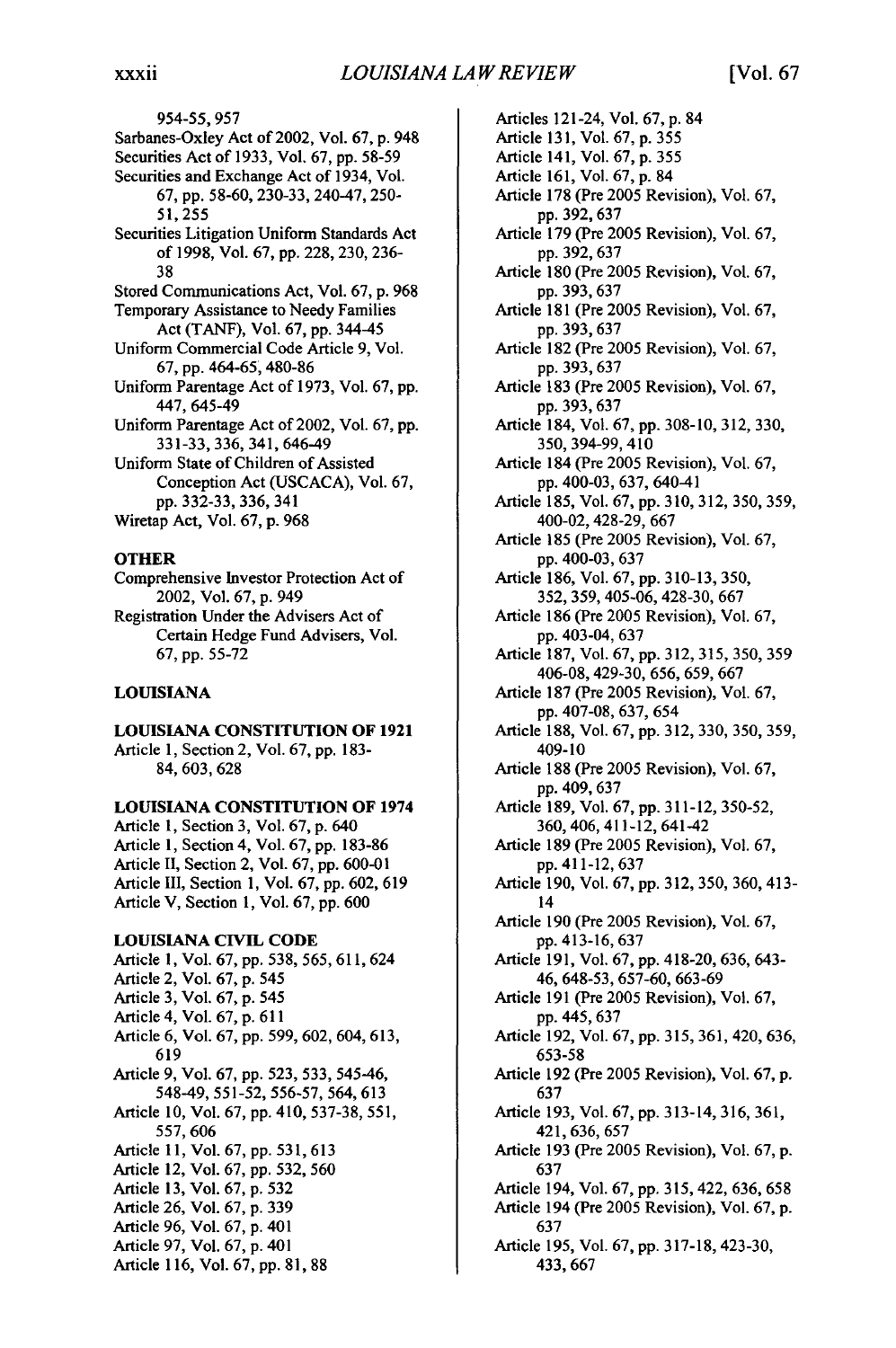Article 195 (Pre 2005 Revision), Vol. 67, **pp.** 427, 637 Article 196, Vol. 67, pp. 318-19, 325, 327, 376-77, 426, 431-35, 439-40 Article 196 (Pre 2005 Revision), Vol. 67, p. 637 Article 197, Vol. 67, pp. 362, 441-43, 668 Article 197 (Pre 2005 Revision), Vol. 67, p. 637 Article 198, Vol. 67, pp. 323-24, 350-5 1, 362, 382, 445-48, 668 Article 198 (Pre 2005 Revision), Vol. 67, pp. 423-24, 426, 637 Article 199 (Pre 2005 Revision), Vol. 67, pp. 423,637 Article 200, Vol. 67, p. 351 Article 200 (Pre 2005 Revision), Vol. 67, pp. 430, 637 Article 201 (Pre 2005 Revision), Vol. 67, pp. 430, 637 Article 202 (Pre 2005 Revision), Vol. 67, pp. 431, 637 Article 203, Vol. 67, p. 351 Article 203 (Pre 2005 Revision), Vol. 67, pp. 426, 431-35, 438-39, 637 Article 204 (Pre 2005 Revision), Vol. 67, pp. 436, 637 Article 205 (Pre 2005 Revision), Vol. 67, pp. 436, 637 Article 206 (Pre 2005 Revision), Vol. 67, pp. 437-38, 637 Article 207 (Pre 2005 Revision), Vol. 67, pp. 439-40, 637 Article 208, Vol. 67, p. 350 Article 208 (Pre 2005 Revision), Vol. 67, pp. 441-42, 637 Article 209, Vol. 67, pp. 350-51 Article 209 (Pre 2005 Revision), Vol. 67, pp.441-44,637 Article 210 (Pre 2005 Revision), Vol. 67, pp. 448, 637 Article 211 (Pre 2005 Revision), Vol. 67, pp. 449, 637 Article 212 (Pre 2005 Revision), Vol. 67, p. 449 Article 213 (Pre 2005 Revision), Vol. 67, p. 449 Article 218, Vol. 67, p. 355 Article 219, Vol. 67, p. 355 Article 220, Vol. 67, p. 355 Article 221, Vol. 67, p. 355 Article 223, Vol. 67, p. 355 Article 224, Vol. 67, p. 355 Article 226, Vol. 67, p. 355 Article 227, Vol. 67, p. 355 Article 229, Vol. 67, pp. 326, 355 Article 246, Vol. 67, p. 355 Article 257, Vol. 67, p. 355 Article 258, Vol. 67, p. 355 Article 463, Vol. 67, pp. 587-88 Article 464, Vol. 67, pp. 587-88

Article 465, Vol. **67,** pp. 544, 574-75 Article 466, Vol. 67, pp. 523-25, 541-48, 550-51, 553-57, 559-68, 575 Article 467, Vol. 67, p. 544 Article 482, Vol. 67, pp. 573-74 Article 491, Vol. 67, pp. 574-75 Article 493, Vol. 67, pp. 573-88, 593-95, 598 Article 493 (Pre 1984 Revision), Vol. 67, pp. 582-83 Article 493 (Pre 2003 Revision), Vol. 67, pp. 583-85 Article 493.1, Vol. 67, pp. 573-77, 593-94, 598 Article 495, Vol. 67, pp. 573-74, 577-80, 589, 593-95, 597-98 Article 496, Vol. 67, pp. 573-74, 580-81, 594-95 Article 497, Vol. 67, pp. 573-74, 580-81, 594-95 Article 551, Vol. **67,** p. 136 Article 651, Vol. 67, p. 1003 Article 665, Vol. 67, p. 1003 Article 667, Vol. 67, pp. 992, 1002 Article 745, Vol. 67, p. 1003 Article 806, Vol. 67, pp. 133-34 Article 888, Vol. 67, p. 355 Articles 880-901, Vol. 67, p. 88 Articles 891-96, Vol. 67, p. 356 Article 939, Vol. 67, p. 339 Article 940, Vol. 67, p. 339 Article 941, Vol. 67, p. 457 Article 951, Vol. 67, p. 457 Article 1227, Vol. 67, p. 355 Article 1474, Vol. 67, p. 339 Article 1479, Vol. 67, pp. 887-88 Article 1493, Vol. 67, p. 355 Article 1502, Vol. 67, p. 355 Article 1577, Vol. 67, pp. 880, 890-92 Article 1579, Vol. 67, p. 890 Article 1616, Vol. 67, p. 457 Article 1833, Vol. 67, p. 882 Articles 1842-45, Vol. 67, p. 121 Article 1967, Vol. 67, pp. 994-95, 998, 999, 1011-12 Article 1978, Vol. 67, p. 897 Article 2031, Vol. 67, pp. 116, 124 Article 2315, Vol. 67, **pp.** 217, 459, 1002- 03 Article 2315.1, Vol. 67, p. 356 Article 2315.2, Vol. 67, p. 356 Article 2318, Vol. 67, p. 355 Article 2325, Vol. 67, pp. 100, 160 Article 2326, Vol. 67, pp. 74-75, 100 Article 2327, Vol. 67, p. 100 Article 2328, Vol. 67, pp. 73, 85-86 Article 2329, Vol. 67, pp. 74, 79-80, 83-85 Article 2330, Vol. 67, pp. 84, 87-88 Article 2331, Vol. 67, pp. 84-86 Article 2332, Vol. 67, p. 86 Article 2333, Vol. 67, p. 355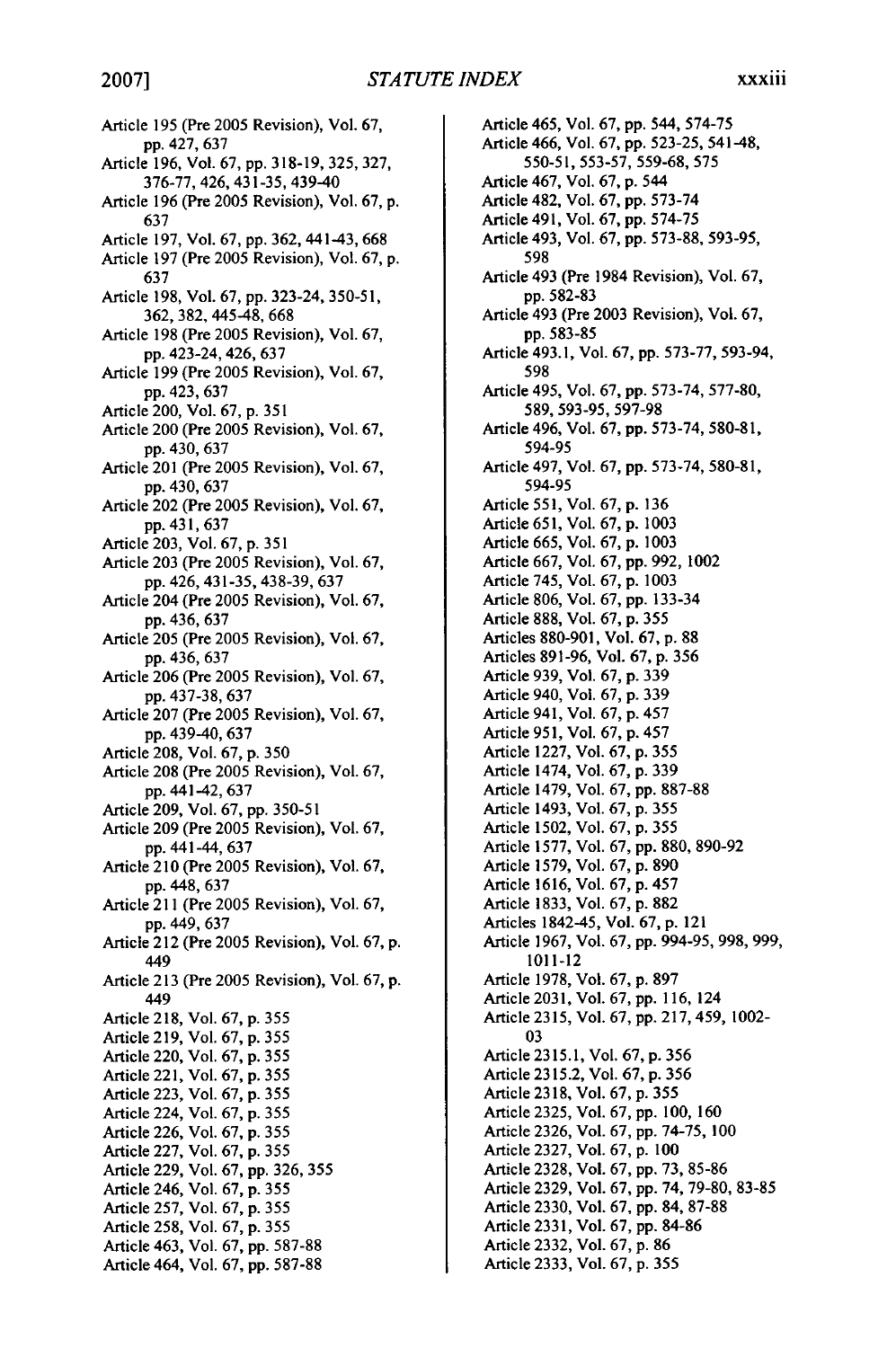Article **2335,** Vol. **67, pp. 77-78** Article 2336, Vol. **67, pp.** 100, **160, 165, 167** Article **2337,** Vol. **67, pp. 165, 167** Article **2338,** Vol. **67, pp. 109, 165** Article 2340, Vol. **67, pp.** 154, **619** Article 2342, Vol. **67, p. 78** Article 2343, Vol. **67, pp. 165, 167** Article 2343.1, Vol. **67, p. 167** Article 2344, Vol. **67, p. 167** Article 2346, Vol. **67, pp. 88, 109, 119** Article 2347, Vol. **67, pp. 110, 116, 119** Articles **2348-50,** Vol. **67, p. 119** Article **2351,** Vol. **67, pp. 110, 119** Article **2352,** Vol. **67, p. 119** Article **2353,** Vol. **67, pp. 119,120,** 122, 124 Article 2354, Vol. **67, p. 119** Article **2355,** Vol. **67, pp. 119, 356** Article **2355.1,** Vol. **67, p. 119** Article **2357,** Vol. **67, pp. 163, 167** Article **2360,** Vol. **67, pp. 157, 166** Article **2361,** Vol. **67, p. 158** Article **2362,** Vol. **67, p. 356** Article **2363,** Vol. **67, pp. 137-38, 157, 165- 67** Article 2364, Vol. **67, p. 138** Article 2364.1, Vol. **67, pp. 165-67** Article **2365,** Vol. **67, pp.** 124-30, 133-34, **156, 167, 356** Article **2366,** Vol. **67, p. 162** Article **2368,** Vol. **67, p. 127** Article **2369,** Vol. **67, pp.** 144-45 Article **2369.1,** Vol. **67, p.** 144 Article **2369.3,** Vol. **67, pp.** 13842, 144-45 Article **2372,** Vol. **67, p. 356** Article 2433, Vol. **67, p. 88** Article **2695,** Vol. **67, pp. 571-98**

Article **2726** (Pre 2004 Revision), Vol. **67, pp. 571-73** Article 3434, Vol. **67, p. 580**

Article 3462, Vol. **67, p.** 314 Article **3506,** Vol. **67, p. 356**

#### **LOUISIANA CIVIL CODE OF 1870**

Article **137,** Vol. **67, p. 311** Article 212, Vol. **67, pp.** 394, **396** Article 467, Vol. **67, pp. 553-54, 559, 562,** 566 Article 468, Vol. **67, pp. 553, 562** Article 469, Vol. **67, pp. 553-54, 559, 562, 566** Article **2272,** Vol. **67, p.** 121 Article 2334, Vol. **67, p. 113** Article 2402, Vol. **67, p. 135** Article 2408, Vol. **67, p. 126** Article **2726,** Vol. **67, p. 572** Article **3021,** Vol. **67, p.** 121

**PROCEDURE** Article **192,** Vol. **67, p.** 152 Article **862,** Vol. **67, p. 1001** Article **865,** Vol. **67, p. 1000** Article 1434, Vol. **67, p. 892** Article **1703,** Vol. **67, p. 1001** Article **1732,** Vol. **67, p. 380** Article 2904, Vol. **67, pp. 871, 876-78** Article 4501, Vol. **67, p. 355** Article 4502, Vol. **67, p. 355 LOUISIANA CODE OF EVIDENCE** Article **401,** Vol. **67, pp. 213-15,** 224, **878** Article 402, Vol. **67, p. 878** Article 403, Vol. **67, pp. 213-15,** 224 Article 407, Vol. **67, pp. 195-97, 202-07, 210-17,** 222, 224-25 Article **603,** Vol. **67, p. 892** Article **702,** Vol. **67, p. 150** Article **706,** Vol. **67, p. 152** Article **801,** Vol. **67, p.** 894 Article **802,** Vol. **67, p. 893** Article **803,** Vol. **67, pp. 894-95** Article 804, Vol. **67, pp. 895-96**

**LOUISIANA CODE OF CIVIL**

#### **LOUISIANA ACTS**

Acts of **1806,** Vol. **67, p. 306** Act **353** of **1961,** Vol. **67, p. 113** Act **108** of **1970,** Vol. **67, p. <sup>3</sup> <sup>1</sup> <sup>1</sup>** Act 430 of **1976,** Vol. **67, p. 310** Act 728 § **I** of 1978, Vol. 67, **p. 562** Act 728 § **3** of **1978,** Vol. **67,** p. **562** Act **933** § **I** of 1984, Vol. 67, pp. **583-85** Act **70** of 1998, Vol. 67, p. **677** Act **715** § **1** of **2003,** Vol. **67,** pp. **586-87** Act **821** § **1** of 2004, Vol. **67,** pp. **571-73** Act **192** of 2005, Vol. 67, pp. **<sup>3</sup> <sup>10</sup> , 3 <sup>8</sup> <sup>7</sup>** Act 400 of 2005, Vol. 67, pp. 679-80 Act **322** of 2006, Vol. 67, p. **307** Act 344 of 2006, Vol. 67, pp. **312-13, 316,** 387, **412**

#### **LOUISIANA REVISED STATUTES**

1:2, Vol. **67, p.** 604 **9:13,** Vol. **67, p. <sup>3</sup> <sup>9</sup> <sup>9</sup> 9:121,** Vol. **67, p. <sup>3</sup> <sup>0</sup> <sup>9</sup> 9:122,** Vol. **67, p. 338 9:130,** Vol. **67, pp. 309, 338 9:133,** Vol. **67, p. 339** 9:305, Vol. **67, p. <sup>4</sup> <sup>1</sup> <sup>1</sup> 9:315.1,** Vol. **67, p.** <sup>3</sup> <sup>55</sup> **9:374E,** Vol. **67, pp.** 144-45 9:392, Vol. 67, pp. 325-26, 369, **373, 376** 9:392.1, Vol. 67, **pp.** 326-27, 377, 432 9:393, Vol. 67, p. 327 9:394, Vol. 67, p. 328 9:396, Vol. 67, pp. 329, 655 9:397, Vol. 67, **p.** 333 9:397.1, Vol. 67, p. **330**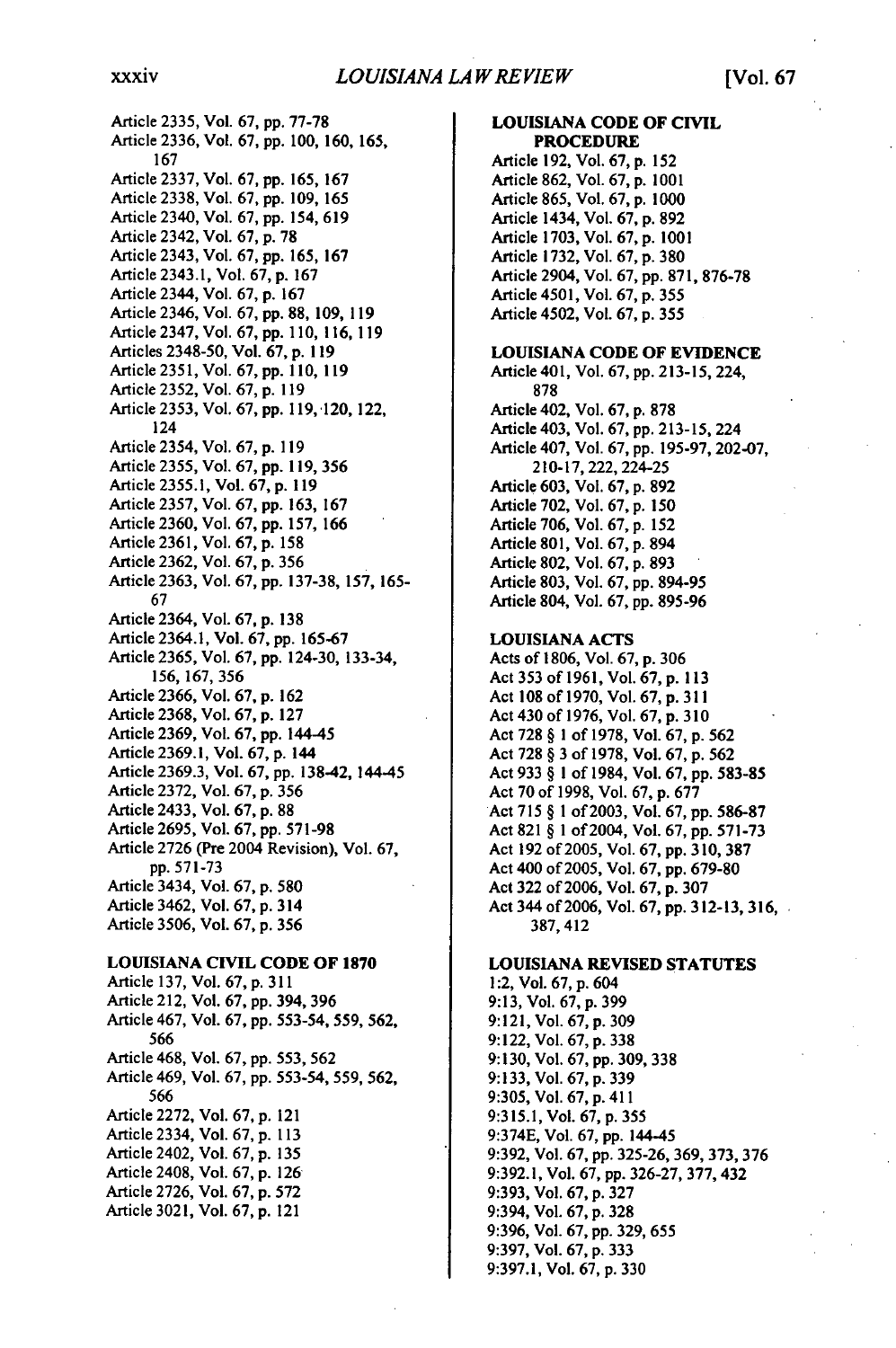#### *STA TUTE INDEX* **2007] xxxv**

9:397.2, Vol. **67, p. 331** 9:397.3, Vol. **67, pp.** 332, **378** 9:398, Vol. 67, p. 334 9:398.1, Vol. 67, p. 335 9:398.2, Vol. 67, p. 336 9:399, Vol. 67, p. 337 9:401, Vol. 67, p. 338 9:403, Vol. 67, p. 339 9:404, Vol. 67, p. 340 9:405, Vol. 67, pp. 341, 432 9:2442, Vol. 67, p. 342 9:2713, Vol. 67, p. 343-44, 397 9:2800.56, Vol. 67, p. 344 9:2800.57, Vol. 67, p. 345 9:2800.59, Vol. 67, pp. 220, 346 9:2801, Vol. 67, pp. 92, 97, **99,** 129, 144, 146, 153, 163 9:2801.1, Vol. 67, pp. 143-45, 148 9:2801.2, Vol. 67, pp. 99-101 9:3521, Vol. 67, p. 347 12:91, Vol. 67, p. 139 12:1329, Vol. 67, p. 140 14:101.2, Vol. 67, p. 348 22:624, Vol. 67, p. **I 10** 22:680, Vol. 67, p. 109 22:1068, Vol. 67, p. 349 22:1406, Vol. 67, p. 109 40:32, Vol. 67, pp. 350, 397, 410 40:34, Vol. 67, pp. 335, 351, 374, **382** 40:46.1, Vol. 67, p. 353 40.46.2, Vol. 67, p. 352 46:236.1, Vol. 67, p. 354 47:6020, Vol. 67, p. 357 47:6020.1, Vol. 67, p. 355 47:6020.2, Vol. 67, p. 356 51:1922, Vol. 67, p. **358** 51:1923, Vol. 67, p. 359 51:1924, Vol. 67, **pp.** 360, **676** 51:1926, Vol. 67, p. 361 51:1927, Vol. 67, p. 362 51:1928, Vol. 67, p. 363 51:1931, Vol. 67, p. 364

#### **LOUISIANA ACTS BY POPULAR NAME**

Child Support Enforcement Program, Vol. **67, p.** 350 Louisiana Products Liability Act, Vol. 67, pp. 195, 205-06, 215, 217-21, 224-25 Matrimonial Regimes Act, Vol. 67, **pp.** 109, **112, 126, 169**

#### **OTHER STATES**

#### **CALIFORNIA**

Family Code Section **7630, Vol. 67, pp.** 416-17

#### **INDIANA**

Probate Code Section **29-1-5-3.2,** Vol. **67, p. 875**

**MARYLAND Constitution** of **1776, Vol. 67, pp.** 23-24 **MICHIGAN Constitution of 1963, Article 10, Section 2, Vol. 67, p. 191 NEW YORK Constitution of 1776, Vol. 67, pp. 27-29 NORTH CAROLINA Constitution of 1776, Vol. 67, pp. 25-26 OTHER COUNTRIES** AFRICA Ethiopian Civil Code, Article **I,** Vol. **67, p. 1056** Article **881,** Vol. **67, p. 1056 ARGENTINA C6digo** Civil, Article 242, Vol. **67, p. 395** Article **1573,** Vol. **67, p. 596 BELGIUM** Code Civil, Article **332,** Vol. **67, pp.** 417, 644 **CANADA** Canadian Charter of Rights and Freedoms, Vol. **67, p. 1137** Civil Marriage Act, Vol. **67, pp. 1127-29, 1137** Modernization of Benefits and Obligations Act, Vol. **67, pp. 1127-29 CANADA (QUEBEC)** Civil Code, Article **523,** Vol. **67, p. 396** Article **531,** Vol. **67, p.** 416, 645 **CHINA** Constitution of **1982,** Article **11,** Vol. **67, pp.** 1164, **1168** Article **13,** Vol. **67, p. 1170** Article **15,** Vol. **67, pp. 1164, 1168** Article **32,** Vol. **67, p. 1168** Article **33,** Vol. **67, p. 1167** Article 34, Vol. **67, p. 1167** Article 35, Vol. 67, p. 1167 Article 36, Vol. 67, p. 1167 Article 42, Vol. 67, p. 1167 Article 46, Vol. 67, p. 1168 Constitution of 2004, Article **6,** Vol. **67, p. 1170** Article **7,** Vol. **67, p. 1169** Article **10,** Vol. **67, p. 1170**

Article **11,** Vol. **67, pp. 1165, 1169**